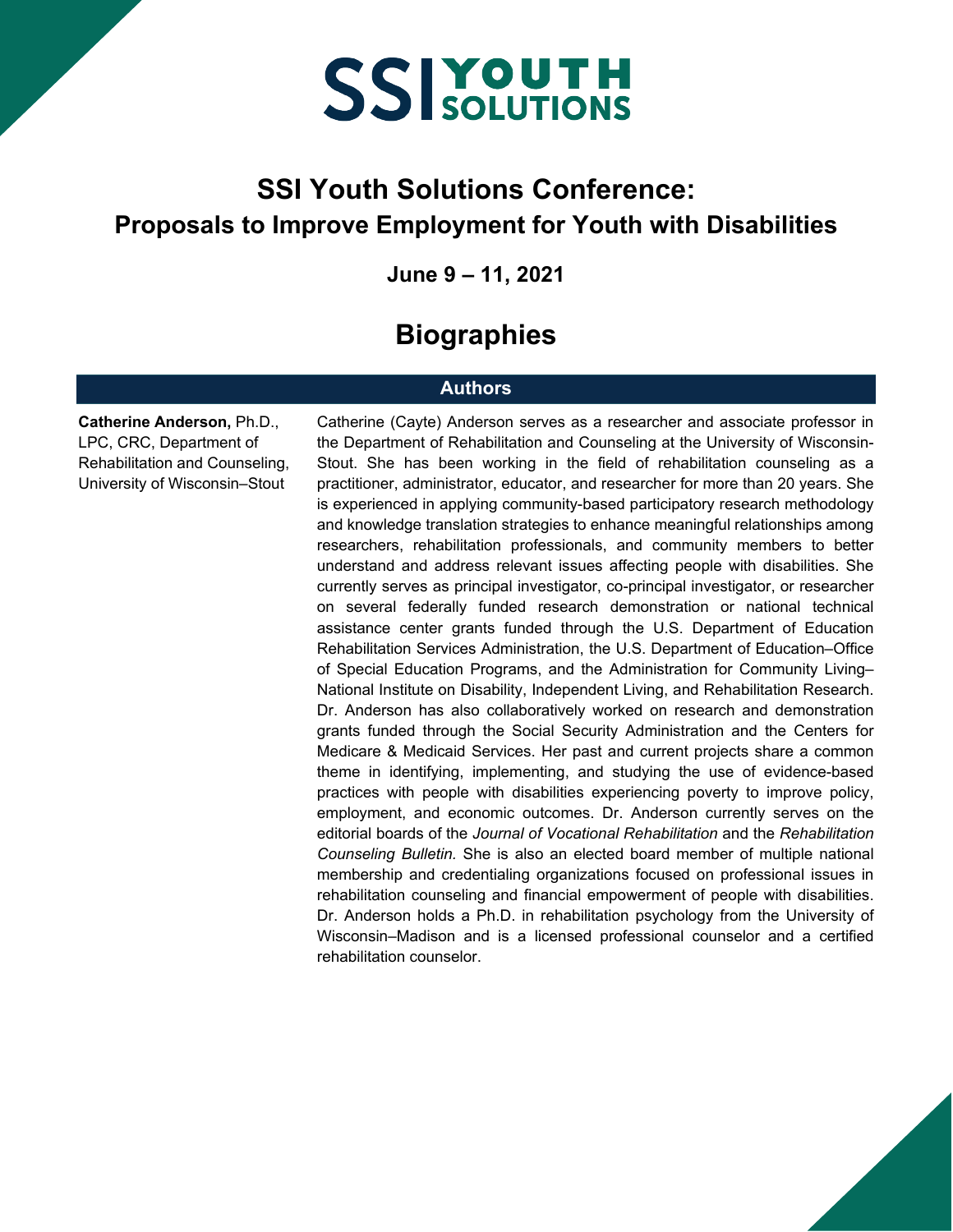**Kelli Crane,** Ph.D., Center for Transition and Career Innovation, University of Maryland, College Park

#### **Marsha Ellison,** Ph.D., Transitions to Adulthood Center for Research, University of Massachusetts Medical School

Kelli Crane has extensive knowledge of the development and implementation of secondary transition and employment programs for youth and students with disabilities. She participates in two state model demonstration projects designed to offer work-based learning experiences for high school students with disabilities. Dr. Crane also is co-leading the evaluation activities of a statewide research project to improve post-school outcomes for youth recipients of Supplemental Security Income. In addition to her work on federally funded projects, Dr. Crane has consulted with several state agencies to build capacity and coordinate systems to improve services for transition-age youth. These experiences required bringing together and facilitating policymakers and service providers across systems. Dr. Crane has previously held positions at TransCen, Inc., and the National School to Work Office. Through her work on secondary transition and employment practices, Dr. Crane has developed several training programs; presented widely at major conferences and webinars; and authored and coauthored manuscripts, briefs, and book chapters. She has direct experience working as a secondary education transition specialist in an urban school district, a vocational rehabilitation counselor, and a job coach. Dr. Crane holds a Ph.D. in vocational special needs education from Virginia Tech.

Marsha Ellison is an associate professor of psychiatry at the University of Massachusetts Medical School; she is also deputy director of the Transitions to Adulthood Center for Research at the medical school, as well as the center's associate director for knowledge translation. Dr. Ellison holds an appointment at the Veterans Health Administration as a health research scientist. She is a researcher in mental health services, psychiatric rehabilitation, and disability policy who brings more than 20 years of experience in cutting-edge research on rehabilitation services, emphasizing interventions that improve education and employment outcomes among youth and young adults with serious mental health conditions. Dr. Ellison is currently the principal investigator of a federally funded effort to develop practice guides for special education teachers of high school students with serious mental health conditions. These guides, developed using an implementation science framework, train secondary education teachers in three evidenced-informed practices to support students' transition to successful careers and postsecondary employment. The guides have been successfully piloted in two states. Dr. Ellison has also been the principal investigator for numerous other projects on supporting the employment outcomes of youth with mental health conditions. She holds a Ph.D. in sociology and social work from Boston University.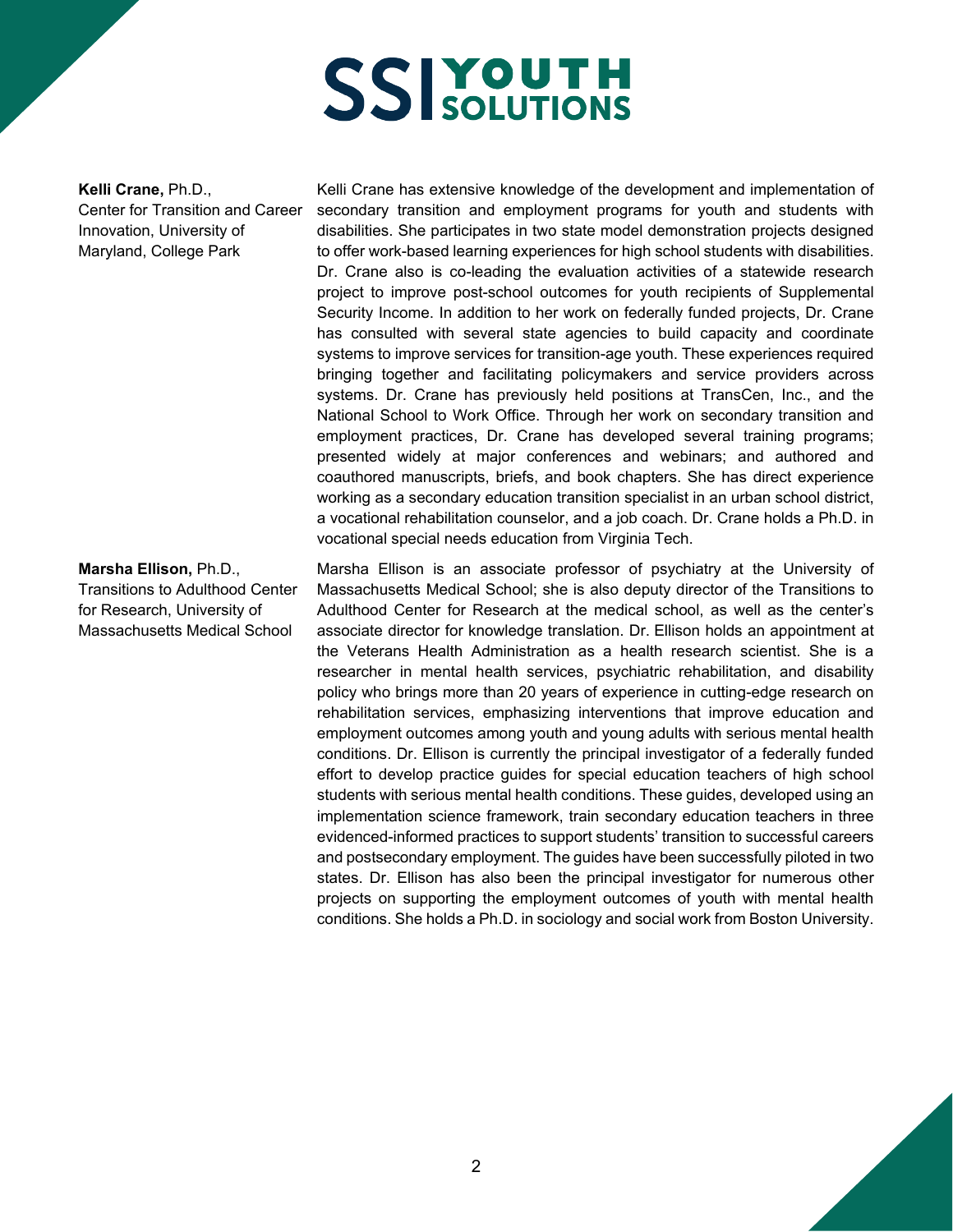**Grace Francis,** Ph.D., George Mason University

post-high school support and outcomes—for example, postsecondary education, employment, belonging, and mental wellness—for people with disabilities. Before her appointment at George Mason University, she served as the associate director and co-principal investigator of the SUCCEED Program, a postsecondary program for students with intellectual and developmental disabilities, at the University of Missouri–St. Louis. She also served as the quantitative research coordinator for the Assessing Family Employment Awareness Training awarded by the National Institute on Disability, Independent Living, and Rehabilitation Research, and as the co-director of the Family and Community Engagement Technical Assistance team for the Schoolwide Integrated Framework for Transformation Center at the University of Kansas. Dr. Francis has published more than 50 scholarly products, including 43 peer-reviewed manuscripts in various disability- and non-disability– related journals, such as *Intellectual and Developmental Disabilities, Inclusion, Research and Practice for Severe Disabilities, Career Development and Transition for Exceptional Individuals, Journal of Policy and Practice in Intellectual Disabilities, Journal of Postsecondary Education and Disability, Teacher Education and Special Education,* and *Journal of Vocational Rehabilitation.* Before working in higher education, she taught students with disabilities in public school settings, facilitated person-centered support teams, served as a behavior consultant for students with significant disabilities (including students in transition), and worked as a support broker for a person with significant support needs. Dr. Francis holds a Ph.D. from the University of Kansas, specializing in family support policy and practice.

Grace Francis focuses her research on family support policy and practice and

**Stephanie Gage,** B.A., Virginia Commonwealth University National Training and Data Center

Stephanie Gage began her career in the education field but transferred into the field of social work. In her work as a career assessment counselor, Ms. Gage helped people identify career goals and establish a plan to attain their goals. As part of her work, she obtained state certification to assist people with disabilities on benefits counseling. In 2011, Ms. Gage became certified at the national level as a Community Partner Work Incentives Coordinator and began working for Indiana Works, a Work Incentives Planning and Assistance project. In this position, she counseled beneficiaries throughout the state on long-term benefits and assisted people with more intense and urgent benefits needs. In 2019, Ms. Gage began work as the Benefits Information Network Project Coordinator at the Center on Community Living and Careers. The Benefits Information Network project allows vocational rehabilitation participants within Indiana to receive individualized counseling on benefits and work incentives. Ms. Gage managed the training and certification of approximately 150 Benefits Information Network liaisons who each year provided individualized analysis on federal, state, and local benefits to more than 1,000 beneficiaries. She is currently a training and technical assistance liaison for the Virginia Commonwealth University National Training and Data Center.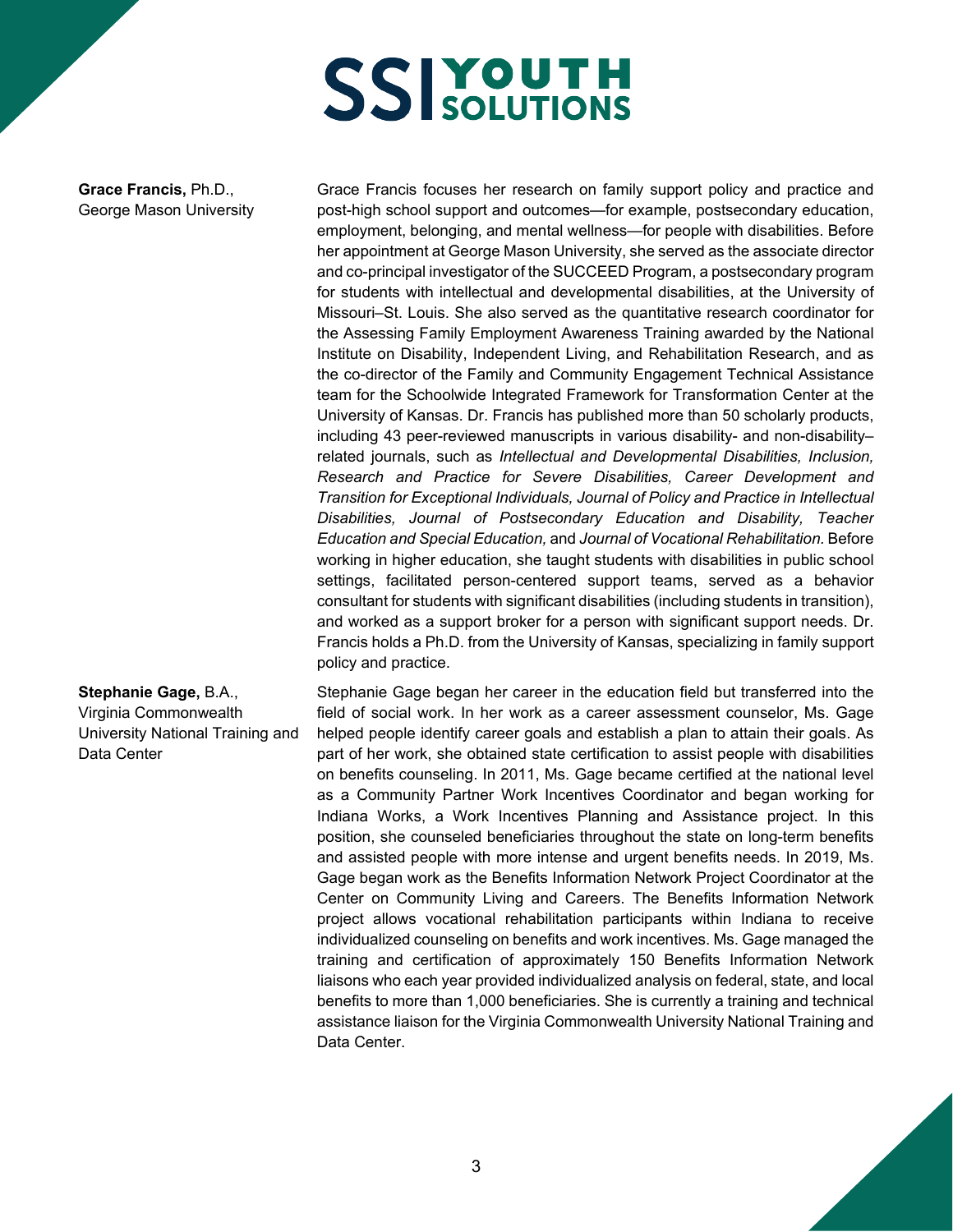**Judy Geyer,** Ph.D., Abt Associates

**Jade Ann Gingerich,** M.S., Maryland Department of **Disabilities** 

Judy Geyer has 12 years of professional experience evaluating policies and programs and 5 years of experience studying work incentives for people with disabilities. Throughout her work as a policy researcher, Dr. Geyer has focused primarily on household economic behavior, as affected by a range of programs including disability insurance, subsidies, and rewards-focused programs. Her methodological expertise is econometrics and, in particular, the design of impact evaluations. She has led literature reviews to inform policy papers for the Social Security Administration and the U.S. Department of Labor. For the Social Security Administration, Dr. Geyer was the lead author of a recent report that describes community-based services and supports available for youth receiving Supplemental Security Income and provides recommendations on standards concerning when a person's participation in a community-based service and support program may qualify as a vocational factor for existing work incentives. As a senior research economist for the Benefit Offset National Demonstration evaluation, she specialized in understanding work incentives counseling and was the lead author on three public-facing impact evaluation reports about the effect of counseling and work incentives on employment outcomes. Dr. Geyer's work has appeared in a range of journals, including *Evaluation Review, Quantitative Economics,* the *Journal of Consumer Affairs,* the *Journal of Urban Economics,* and *Cityscape.* She holds a Ph.D. in economics from Carnegie Mellon University.

Jade Ann Gingerich has more than two decades of state policymaking experience, which began with her appointment as executive director of the Governor's Committee on Employment of People with Disabilities and most recently as director of employment policy for the Maryland Department of Disabilities (the nation's only cabinet-level cross-disability department). An expert in state-level interagency coordination and collaboration, she has worked with a broad array of state agency partners and key stakeholders on disability policy. Ms. Gingrich has presented widely on the topic of employment of people with disabilities, testified before the state legislature, and served as an expert on national advisory boards related to employment policy. Her accomplishments include co-leading Maryland's initial Employment First efforts, creating the Employed Individuals with Disabilities program and Maryland's Medicaid Buy-in program, leading the Maryland Medicaid Infrastructure grant, and co-founding the Maryland's Youth Leadership Forum. In addition to her policy work, Ms. Gingerich serves as project director for the Maryland PROMISE grant, a five-year research grant awarded to Maryland in October 2013 by the U.S. Department of Education. The PROMISE program, which involves a partnership across multiple agencies, was intended to enhance the education and employment outcomes for youth receiving Supplemental Security Income and their families. She holds a master's of science degree in special education, with a specialization in transition services, from Johns Hopkins University.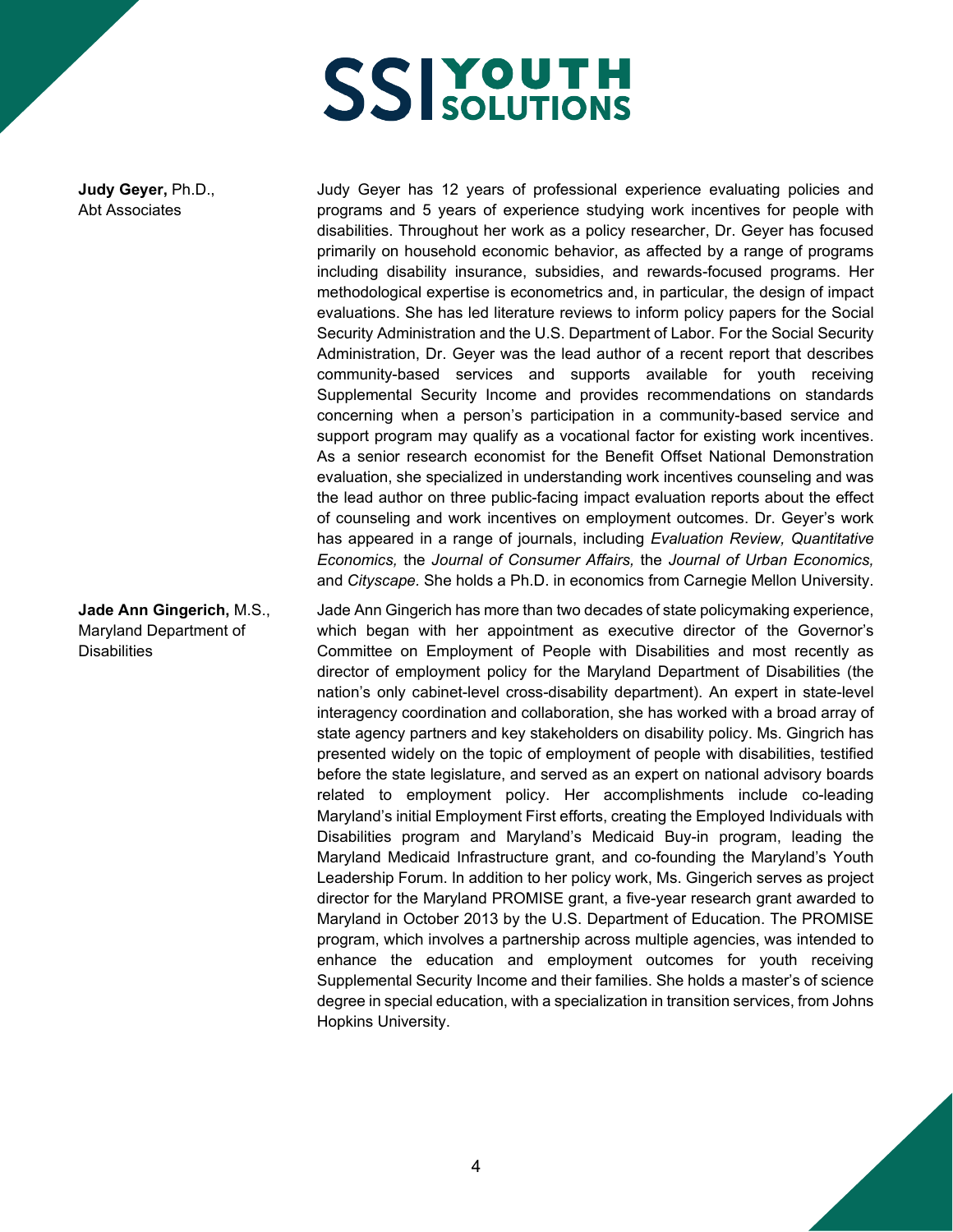Yang Tan Institute on Employment and Disability, School of Industrial and Labor Relations, Cornell University

**Thomas P. Golden,** Ed.D., CRC, Thomas Golden passed away in November 2020. He had close to 30 years of experience with disability employment policy and practice, promoting reform, evidence-based practices, and innovations that increase economic selfsufficiency, informed choice, and labor market participation for people with disabilities, including youth with disabilities. Dr. Golden taught in the disability studies sequence in the School of Industrial and Labor Relations at Cornell University and directed three programs for New York State: the Transition Technical Assistance Partnership, the Data Technical Assistance Partnership, and the Consortium of Advancement of Employment Services. Most recently, Dr. Golden served as principal investigator for New York State PROMISE, a federal experimental research demonstration to test and identify evidence-based practices to support the successful adult transition of youth who receive Supplemental Security Income. He served on the National Advisory Group for the National Council on Disability on enforcement of federal disability civil rights laws, as well as with the U.S. Department of Labor's community of practice for the SSI Youth Recipient and Employment Transition project. He contributed to three Rehabilitation Research and Training Centers at Cornell. On the international front, Dr. Golden was a joint investigator for a comparative analysis of return-towork policy and practice in the United Kingdom and the United States, and he completed an international educational curriculum used in over 20 developing countries to support the development of disability nondiscrimination legislation and policy. His work appeared in major disability journals, including the *Journal of Vocational Rehabilitation, Journal of Disability Policy, Career Development and Transition for Exceptional Individuals,* and *Rehabilitation Research,* as well as in numerous books. Dr. Golden served as a former presidential and U.S. Senate appointment to the Ticket to Work and Work Incentives Advisory Panel and the Social Security Administration Task Force on Adequacy of Ticket Incentives.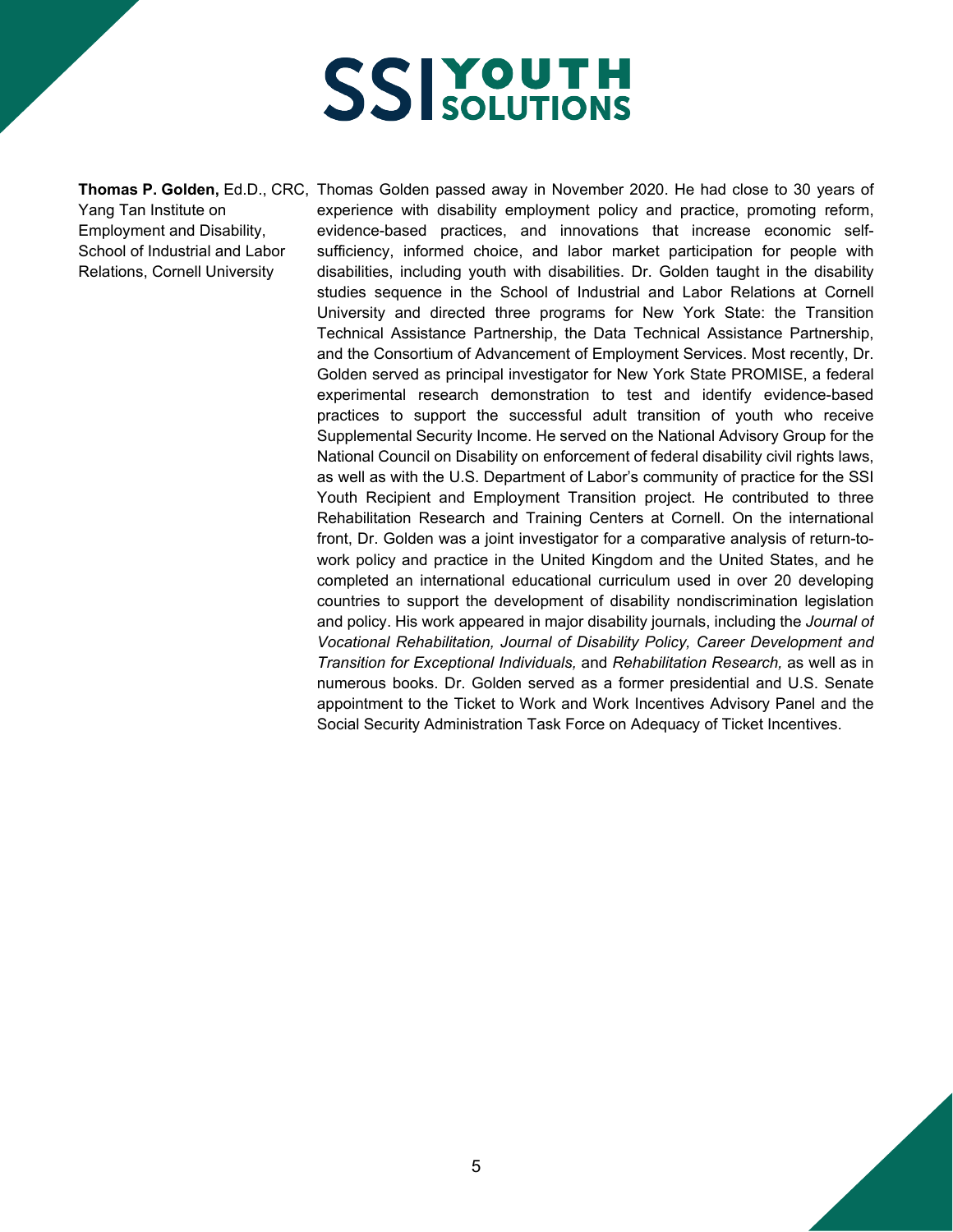**Judith Gross,** Ph.D., Center on Community Living and Careers, Indiana Institute on Disability and Community, Indiana University Bloomington

Judith Gross conducts research that focuses primarily on promoting high expectations for the employment of people with disabilities and on supporting people and their families in accessing and using available resources and benefits to increase competitive employment and community participation. She has been the principal investigator or co-principal investigator for federal grants, state contracts, and foundation grants worth more than \$4.4 million. In those roles, she manages 21 staff who work on six Indiana state contracts for providing training and technical assistance to families and their members with disabilities, special educators, community rehabilitation professionals, and vocational rehabilitation counselors; Dr. Gross and her team also work on three family training grants (Family Employment Awareness Training in Indiana, Nebraska, and Oklahoma). Dr. Gross is author and coauthor of numerous journal articles, book chapters, and white papers and reports focused on family–community–school partnerships, employment and community living for people with disabilities, and engaging culturally diverse families in school and, more specifically, the individualized education program and transition to adulthood processes. Dr. Gross has worked in the disability field for 25 years as an academic researcher, consultant, special educator, residential supports provider, and behavioral skills therapist. As a researcher, she has conducted independent and team-based mixed methods research in family and disability policy, transition to employment, expectations, and family–school and community–school partnerships. Dr. Gross has also provided training and technical assistance to families across the nation on navigating multiple adult service systems, supported and customized employment, accessing and using public benefits, asset development, developing individualized budgets, and creating inclusive supports. She holds a Ph.D. in special education from the University of Kansas.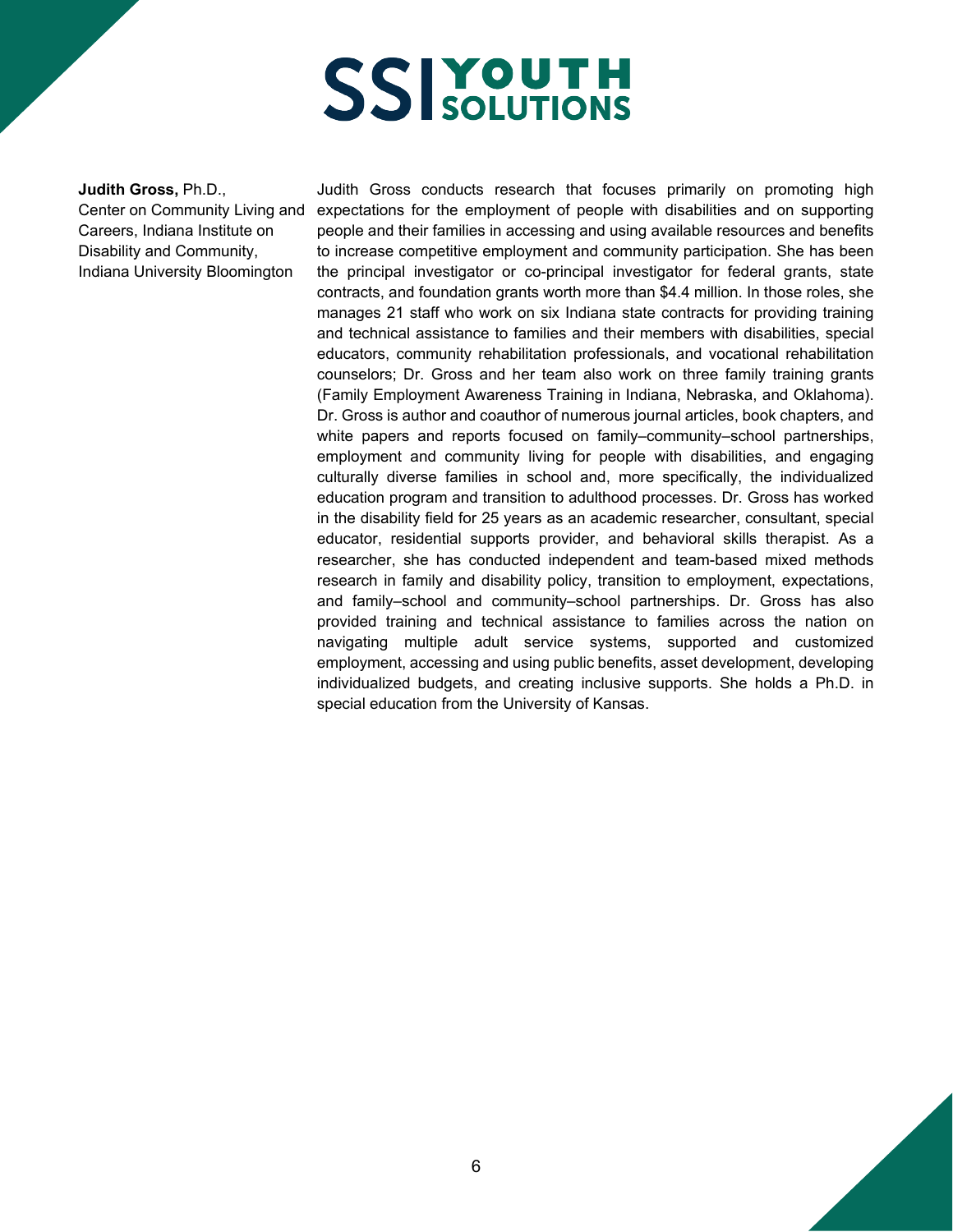**Ellie Hartman,** Ph.D., BCBA-D, Behavior Evaluation Consultation, LLC

For more than 12 years, Ellie Hartman worked through the University of Wisconsin in partnership with Wisconsin state agencies. In this position, she implemented research grants and coordinated data collection and analyses to improve the competitive, integrated employment of Wisconsin residents with disabilities receiving Wisconsin public services through schools, vocational rehabilitation, long-term care, mental health, Medicaid, and child welfare programs. These research projects explored policy changes such as altering benefit rules to incentivize employment for Social Security Disability Insurance beneficiaries, Medicaid Assistance Purchase Plan enrollees, and transition-age youth receiving Supplemental Security Income and their families. As project manager for Wisconsin PROMISE, Dr. Hartman ensured that youth and their families enrolled and engaged in program employment services and supports, field staff implemented treatment with fidelity, the project met its benchmarks, and youth and family employment rates increased. As the project evaluator of Wisconsin's Let's Get to Work Grant, she created measurement tools, trained project staff and participating schools and teachers in data collection procedures, and disseminated the translation of research findings into practice. With the passage of Wisconsin's Act 178, which was intended to increase the competitive, integrated employment of working-age people with disabilities, she consulted on the development of an interagency plan and the implementation of interagency data reporting, sharing, and analysis to meet the law's requirements. Currently, Dr. Hartman is helping build the Department of Workforce Development's Workforce Data Integration System. She holds a Ph.D. in educational psychology (specializing in special education) from the University of Minnesota and is a boardcertified behavior analyst–doctorate.

**Paul Hippolitus,** M.A., Independent Consultant Paul Hippolitus a person with a disability and a service-connected disabled veteran, has more than 40 years of experience in the field of employment for people with disabilities, particularly in youth development and career preparation. His career in the disability field has included positions at the U.S. President's Committee on Employment of People with Disabilities (director of programs); the Office of Disability Employment Policy in the U.S. Department of Labor (senior employment advisor); the Disabled Students' Program at the University of California, Berkeley (director); and the World Institute on Disability (director of employment and disability benefits). He is a former board member of both the World Institute on Disability and the Berkeley Center for Independent Living and is an active board member of Disability PolicyWorks. Mr. Hippolitus currently serves as a program consultant to various political, educational, and employment programs, assisting in the implementation of Employment Empowerment policies and instructional content, which he pioneered and taught at the University of California, Berkeley. He holds an advanced degree in disability secondary and postsecondary transition educational programming from the George Washington University.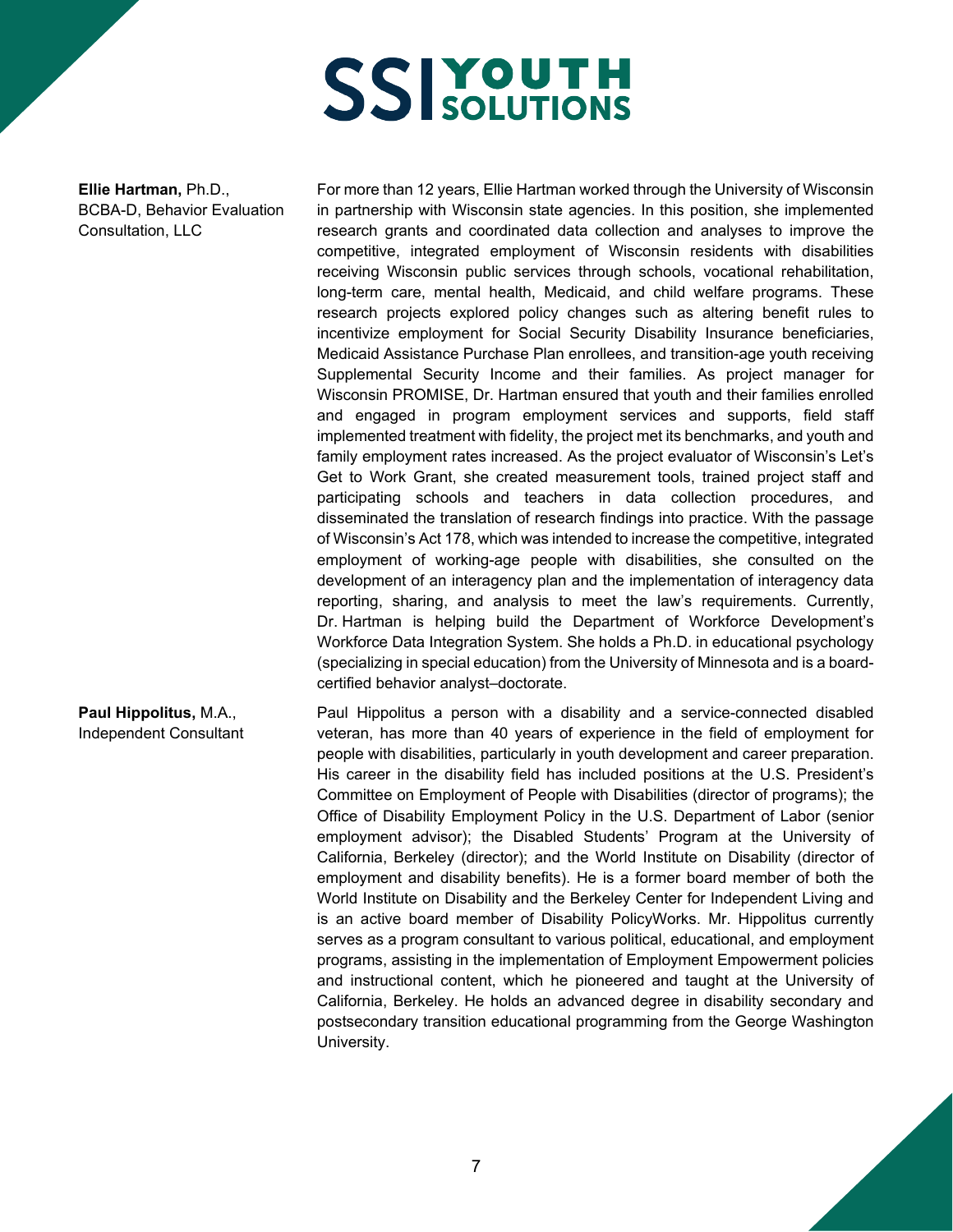**Kevin Hollenbeck,** Ph.D., Independent Consultant

**Melanie Honsbruch, B.A.,**  CPWIC, Colorado Office of Employment First

Kevin Hollenbeck has professional and avocational interests in the employment and training of youth in transition to adulthood and people with disabilities. Professionally, he has more than four decades of applied research experience in the areas of education and workforce development programs. He is currently working on an evaluation of the American Apprenticeship Initiative, in which he is estimating the return on investment to employers. Most recently, Dr. Hollenbeck completed a four-year evaluation of the Kansas City Scholars program, an endowed scholarship program aimed at traditional high school students and adult learners in low- and middle-income families. He also recently co-edited a special edition of the *Journal of Rehabilitation Administration* on the return on investment to vocational rehabilitation programs. Other projects that he has undertaken include estimating the employment, earnings, and return-on-investment impacts of workforce development programs (including vocational rehabilitation) in Washington, Indiana, and Virginia. He wrote policy papers with ideas for ameliorating employment issues of opportunity youth—that is, youth who are not working or in school—and for facilitating the return to work of workers who have experienced significant injury or illness. Dr. Hollenbeck has authored dozens of research reports and published several peer-reviewed articles and book chapters. He retired as vice president of the Upjohn Institute in 2016. Outside his career, Dr. Hollenbeck has had extensive experience in advisory or governance roles of programs aimed at the education or employment of youth. He holds a Ph.D. in economics from the University of Wisconsin–Madison.

Melanie Honsbruch has worked with all ages and populations of people with disabilities and their support systems, families, and service providers in her efforts to promote new ways to influence positive change in benefits counseling and in employment for people with disabilities. After receiving benefits counseling certification (as CPWIC, or Community Work Incentives Coordinator and Community Partner) from Virginia Commonwealth University in 2003, Ms. Honsbruch provided information on benefits and working to Colorado communities and people with disabilities and their families; among the topics covered were eligibility requirements for Social Security Administration disability benefits, navigation of the application process for these benefits, and explanations of how work and other life decisions affect a person's benefit situation. Ms. Honsbruch transitioned to work on the Benefit Offset National Demonstration Project, which investigated the effects of removing the cash cliff for people with disabilities returning to work. For this project, she educated research participants in Colorado, Wyoming, and Vermont about program rules and assisted them in navigating the program, Social Security systems, and their choice of work. She brought this experience to the Colorado Division of Vocational Rehabilitation, where she worked on the demonstration project before transitioning to a position as benefits counseling program coordinator, working to improve and enhance the state's benefits counseling services. In her current position with the Office of Employment First, Ms. Honsbruch works to improve benefits counseling services and capacity statewide; she also provides training to service providers, families, and people with disabilities on all topics related to benefits counseling.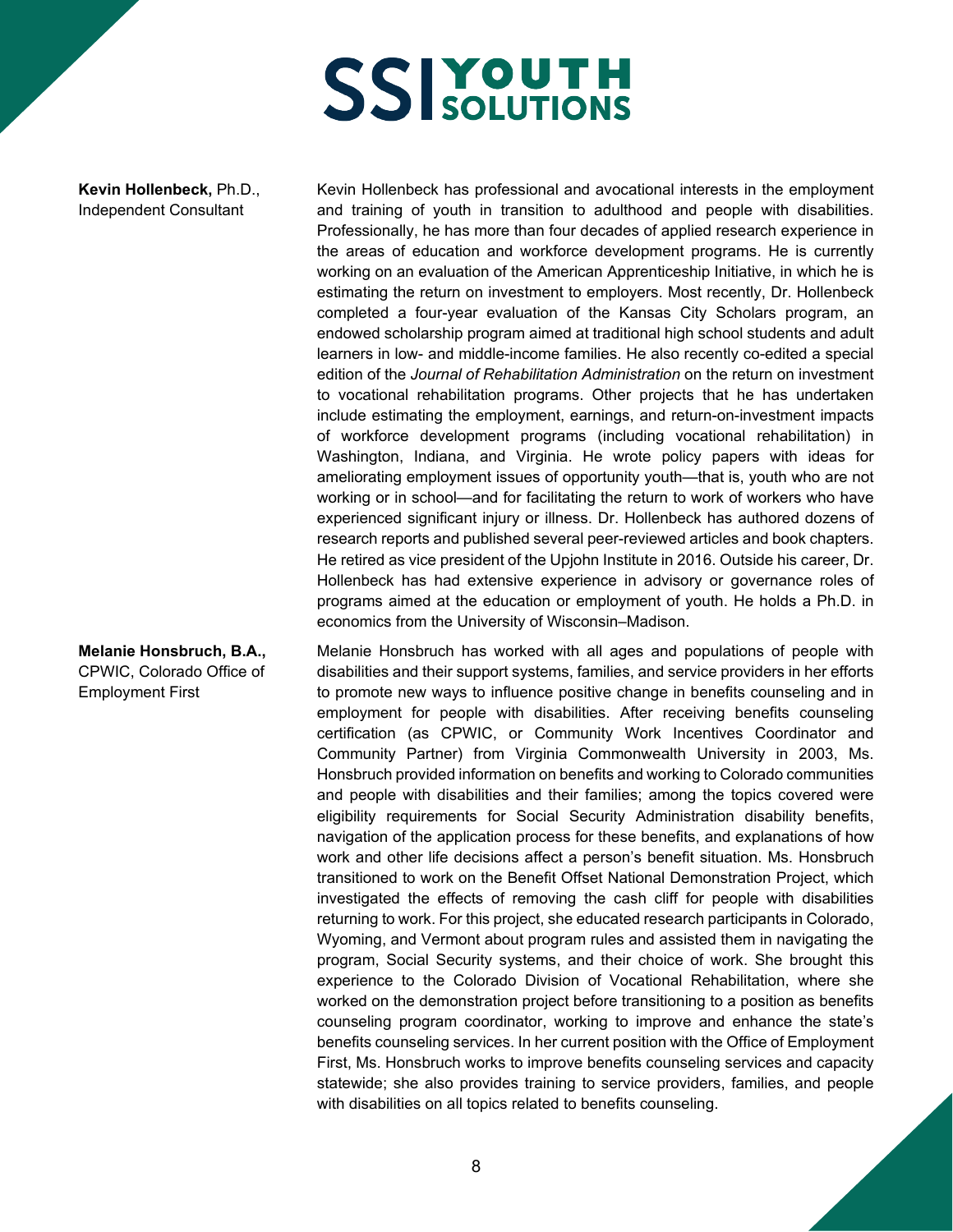**Tara Howe,** M.A., M.S., LMHC, CRC, Vermont Division of Vocational Rehabilitation

Tara Howe is a certified rehabilitation counselor and a licensed mental health counselor who directs the transition program for the Vermont Division of Vocational Rehabilitation. Ms. Howe earned the Dexter Huntoon Award from the University of Southern Maine for her strong clinical counseling skills; her work with youth and young adults led to the Ally of Accessibility Award from the Vermont Center for Independent Living. She has worked in the field for more than 20 years to empower students to explore postsecondary opportunities and make decisions that reflect their long-term career goals and ambitions, while addressing their immediate needs. In overseeing the transition program, Ms. Howe provides technical assistance, implements best practices, and facilitates effective individual and team communication for all teams involved in providing transition services. She has presented at several state and national conferences about career readiness, effective interagency partnerships, and transition services. Ms. Howe, who has worked to create and solidify strong collaborative relationships between agencies and organizations that serve youth, leads an annual Interagency Core Team Event.

**Andrew J. Karhan,** M.P.A., M.A., Andrew Karhan is the interim co-executive director and program director of Yang Tan Institute on Employment and Disability, School of Industrial and Labor Relations, Cornell University Workforce Development at the Yang Tan Institute on Employment and Disability at Cornell University and has 25 years of experience developing and promoting competitive employment opportunities for people with disabilities. Mr. Karhan currently directs Cornell University's work on the Youth Impact Center (funded by the U.S. Department of Labor's Office of Disability Employment Policy), provides technical assistance under the Vocational Rehabilitation Youth Technical Assistance Center, and co-leads the New York State Neurodiversity in Business initiative. To enhance employment opportunities for people with disabilities, Mr. Karhan developed a cross-systems approach—the New York Employment Services System—that braided funding and service delivery across six state agencies. He led the New York State PROMISE initiative, funded through the U.S. Department of Education, in exploring the implementation of a cross-systems approach to improve the educational, employment, and economic outcomes of more than 2,000 youth receiving Supplemental Security Income and their families. He also contributed to the establishment of a statewide administrative employment network under the Social Security Administration's Ticket to Work program, which engaged over 225 providers helping more than 8,000 beneficiaries enhance their financial self-sufficiency and independence. Mr. Karhan authored a policy-topractice brief, "Developing a 21st-Century Approach to Enhancing Supported Employment Outcomes," which catalyzed the implementation of a performancebased contracting methodology within New York State's supported employment program; he was also principal author of the New York State Employment First Commission's report and recommendations.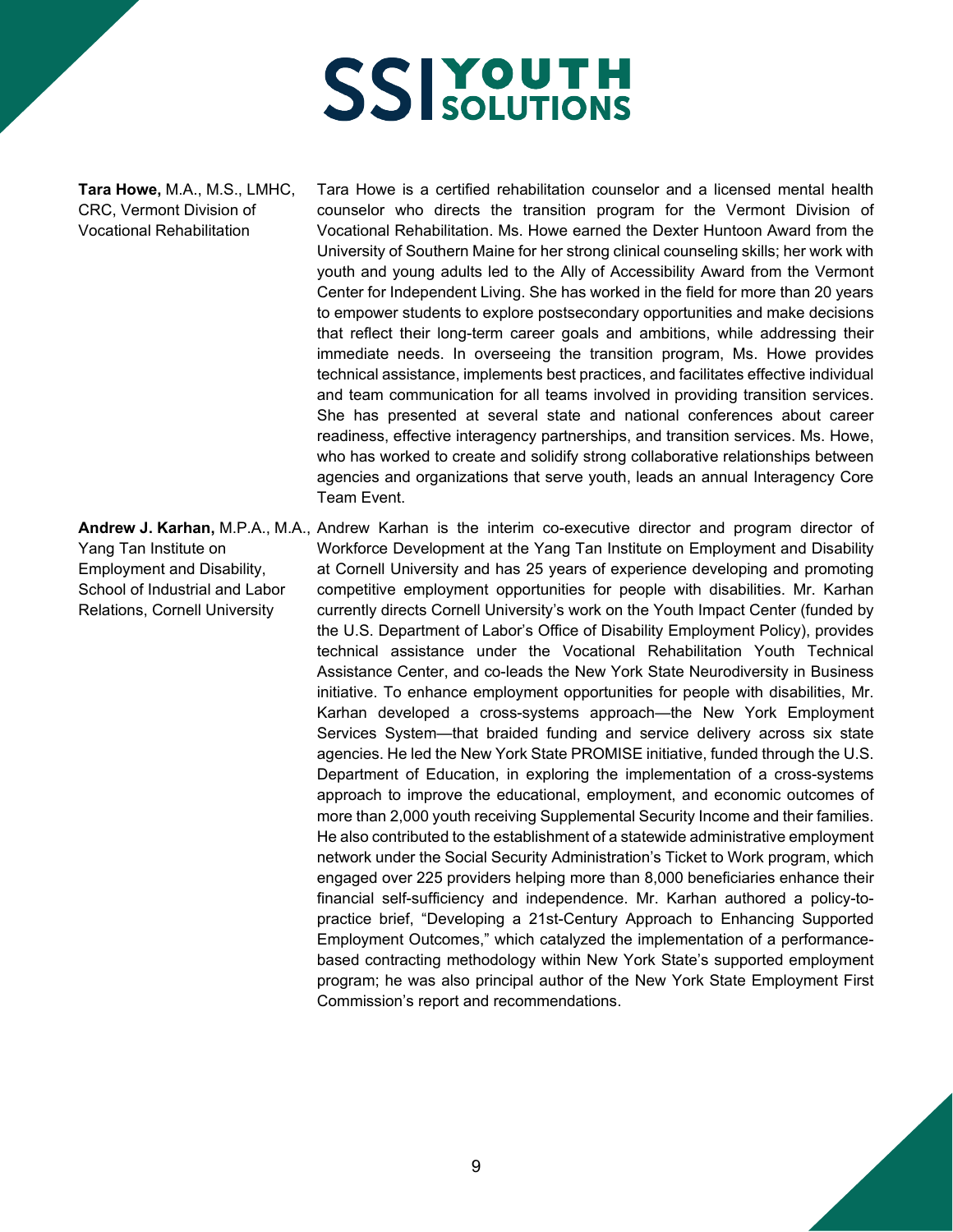**Daniel Kuehn,** Ph.D., Income and Benefits Policy Center, Urban Institute

**Sheryl A. Larson, Ph.D.,**  Institute on Community Integration, University of Minnesota

Daniel Kuehn researches apprenticeships, job training, and employment, including impact and implementation evaluations of training programs for state and federal agencies. He has a long-standing interest in the science and engineering workforce and in diversity and inclusion, particularly as these subjects relate to training. Dr. Kuehn is currently the deputy project director for the Apprenticeship Evidence-Building Portfolio project for the U.S. Department of Labor's Chief Evaluation Office. He also serves as an analyst on the national evaluation of the American Apprenticeship Initiative grants and the evaluation of the State Apprenticeship Expansion grants. At the Urban Institute, Dr. Kuehn has worked on several evaluations of education and training programs, including the Trade Adjustment Assistance Community College and Career Training grants and the Health Professions Opportunity Grants. Dr. Kuehn's work has appeared in the *Journal of Labor Research, Economic Development Quarterly,* the *Journal of Economic Behavior and Organization,* the *Review of Industrial Organization,* and other journals. He holds a Ph.D. in economics from American University.

Sheryl A. Larson is a principal investigator at the University of Minnesota's Institute on Community Integration, where she has worked since 1988. Dr. Larson's research currently includes the Residential Information Systems Project (a 40 year longitudinal study of Medicaid long-term supports and services) and the Research and Training Center on Community Living and Employment. She completed a policy study on community supports for transition-age Supplemental Security Income recipients, a systematic review on the prevalence of intellectual and developmental disabilities, and a policy analysis on using national data sets to estimate the prevalence of intellectual and developmental disability. Dr. Larson has managed 51 grant-funded research, training, or technical assistance projects on community-based long-term supports and services; transition to adult living and employment; Medicaid and federal disability policy; health care utilization and disparities; disability statistics and prevalence; and staff recruitment, retention, and training. In the course of these projects, she has conducted longitudinal studies, secondary data analyses, survey research, intervention studies, systematic reviews, and policy research. She translates research findings for and provides technical assistance to federal agencies (such as the Administration for Community Living, the Centers for Disease Control and Prevention, and the Social Security Administration), state intellectual and developmental disability agencies, professional associations, researchers, attorneys, journalists, service providers, people with disabilities and families, and advocacy organizations. She served on the Minnesota Governor's Council on Developmental Disabilities and on the board of The Arc of Minnesota. Dr. Larson has authored or coauthored three books, 33 book chapters, 55 peer-reviewed journal articles, and more than 100 technical and other reports. She made more than 270 professional presentations throughout the United States, Australia, Canada, France, and South Africa. Dr. Larson holds a master's degree and a Ph.D. in educational psychology from the University of Minnesota. She is a fellow of the American Association of Intellectual and Developmental Disabilities and of the International Association for the Scientific Study of Intellectual Disabilities.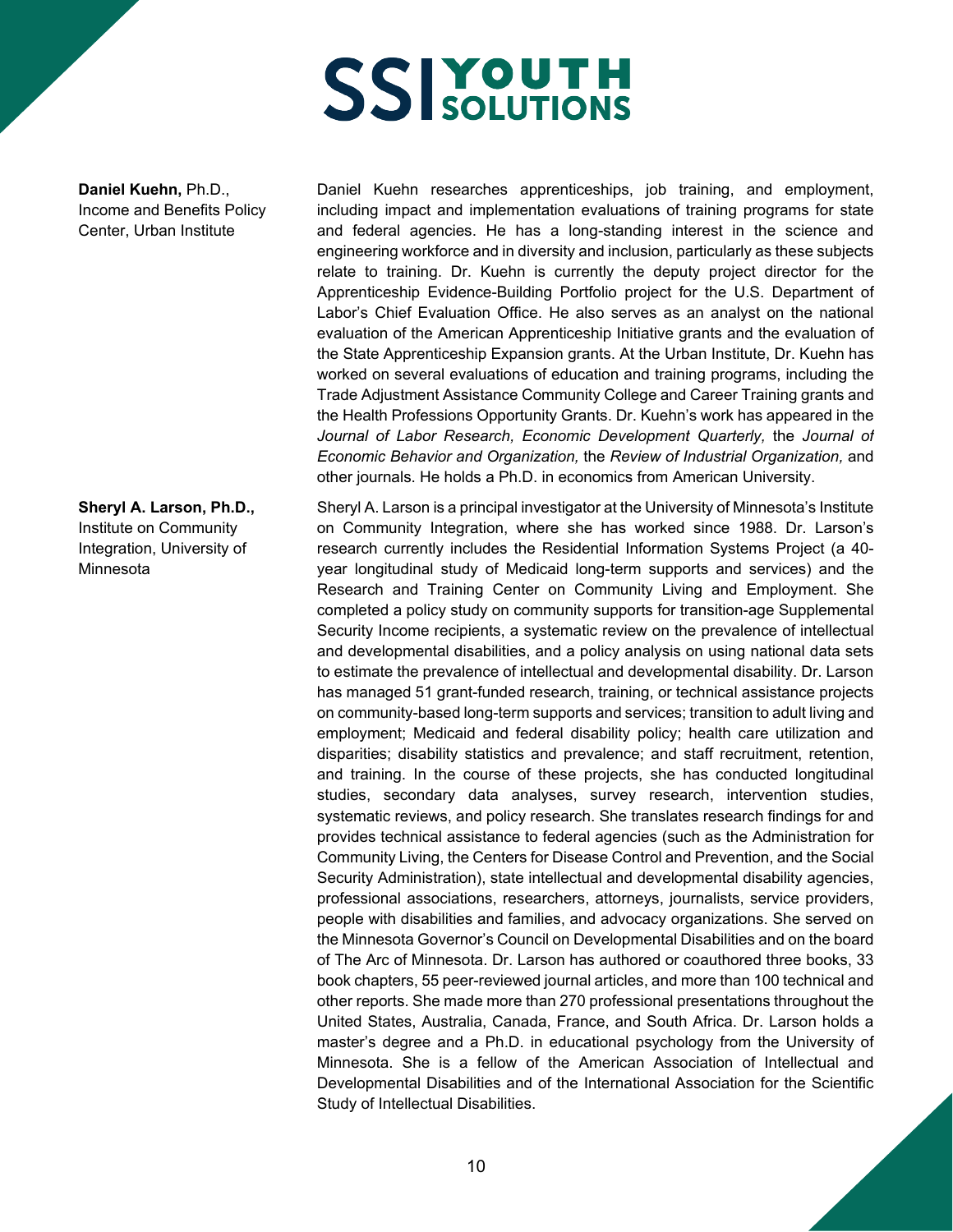**Christine McCarthy**, B.S., Vermont Association of Business, Industry and Rehabilitation

#### **Colleen McKay,** M.A.,

CAGS, Implementation Science and Practice Advances Research Center, Department of Psychiatry, University of Massachusetts Medical School

Christine McCarthy is the director of the Vermont Association of Business, Industry and Rehabilitation (VABIR), a community partner that works closely with the Vermont Division of Vocational Rehabilitation to assist youth and adults with disabilities obtain employment. She has been with VABIR for 22 years, beginning with work in the Projects with Industry program (funded through the U.S. Department of Education's Office of Special Education and Rehabilitative Services). The purpose of the program was to create and expand career opportunities for people with disabilities in the labor market. The success of the program was guided by building relationships with private employers within Vermont. The services and programs that VABIR provides to people and employers promote skill development, training, and competitive career opportunities, all of which are intended to lead to job placement and career advancement. In her role as director, Ms. McCarthy oversees all programs that involve collaboration with the state of Vermont, including vocational rehabilitation, Youth in Transition, Linking Learning to Careers, Social Security Administration benefits, and economic services. She holds a B.S. in mathematics from the University of Vermont, where she is also a part-time faculty member.

Colleen McKay has specialized interests in recovery, vocational rehabilitation, and health promotion issues for adults and young adults living with severe mental illness. Ms. McKay is a co-investigator on the project Advancing Employment through Career Technical Education Policy and Practice, conducted under the auspices of the Learning and Working During the Transition to Adulthood Rehabilitation and Research Training Center funded by the National Institute on Disability, Independent Living, and Rehabilitation Research. She is also a coinvestigator at the Massachusetts Department of Mental Health's Research Center of Excellence for Public Mental Health Services and Implementation Research. Ms. McKay was a co-investigator on a study examining the features of vocational supports for Latino and non-Latino transition-age youth and young adult consumers who participate in employment services through a clubhouse program, through an individualized placement and support program, or through standard state vocational rehabilitation services. She led a statewide survey of Massachusetts clubhouses to examine employment outcomes associated with these programs and developed a manualized training for staff and members of clubhouse model programs, aimed at engaging young adults for school and work transitions. Ms. McKay's background is in rehabilitation counseling. Her more than 20 years of experience in research and evaluation of mental health service programs have resulted in peer-reviewed journal articles, manuals, toolkits, and reports. Ms. McKay's publications have appeared in *Psychiatric Rehabilitation Journal, Work, Administration and Policy in Mental Health and Mental Health Services Research,* and the *Journal of Behavioral Health Services and Research.* She has presented extensively to stakeholders through national and international conferences and webinars. She holds a master's degree and a certificate of advanced graduate study in rehabilitation counseling from Assumption College in Worcester, Massachusetts.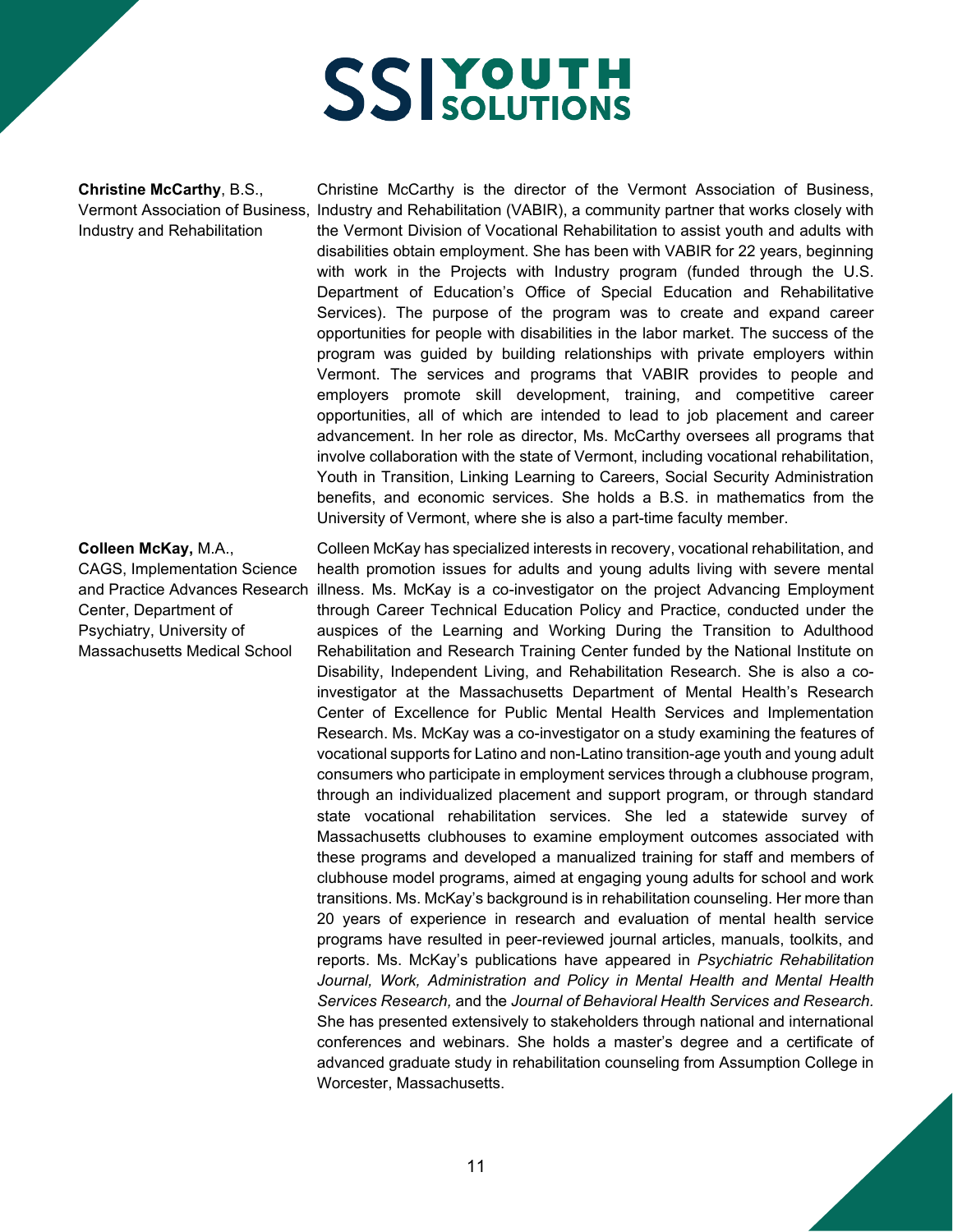**Teresa Nguyen,** M.P.H., Colorado Office of Employment First

Teresa Nguyen works with youth with disabilities and their families to ensure that they have access to competitive, integrated employment opportunities in Colorado. She focuses on innovation around employment outcomes for people with disabilities through building unique partnerships with health care providers to change the expectations around transition into adulthood, including employment. Before joining the Colorado Office of Employment First in 2019, Ms. Nguyen served as a federal project officer at the U.S. Department of Health and Human Services, Administration for Community Living, and as a community liaison at the Colorado Department of Health Care Policy and Financing. She served as a member of the executive team at the Got Transition/Center for Health Care Transition Improvement (a cooperative agreement between the Maternal and Child Health Bureau and the National Alliance to Advance Adolescent Health), which led to the development and implementation of transition readiness tools and resources that are used nationally by health care providers, families, and people with disabilities to prepare for adulthood. Her work is in *Intellectual and Developmental Disabilities* (journal of the American Association of Intellectual and Developmental Disabilities) and in Springer's *Health Care Transition for Adolescents and Young Adults with Chronic Illness and Disability: Building a Program for Adolescents and Young Adults with Chronic Illness and Disability*. Ms. Nguyen holds a master's degree in public health from the University of Colorado–Anschutz Medical Campus, Colorado School of Public Health.

**D.J. Ralston,** M.A., The George Washington University D.J. Ralston is a senior research associate at the George Washington University Center for Rehabilitation Counseling Research and Education. In this position, she is the project director for Project E3: Educate, Empower, Employ, funded by the U.S. Department of Education's Rehabilitation Services Administration. Project E3's primary objective is to help state vocational rehabilitation agencies engage and serve traditionally marginalized populations in economically impoverished areas, focusing on the impact of poverty as it relates to participation in public vocational rehabilitation programs. In addition to her current work with multiple Technical Assistance Centers involving vocational rehabilitation agencies, Ms. Ralston has more than 15 years of experience working on programs and grants related to the public workforce development system, as well as on disability at the local, state, and national levels, including the Disability Program Navigator Initiative and the Disability Employment Initiative. Ms. Ralston holds a master's degree in rehabilitation counseling from Western Washington University. She completed and maintains a Community Partner Work Incentive Coordinator Certification from Virginia Commonwealth University. Currently, Ms. Ralston is working on her doctoral degree and is enrolled in the Human and Organizational Leadership Executive Leadership Program at George Washington University's Graduate School of Education and Human Development.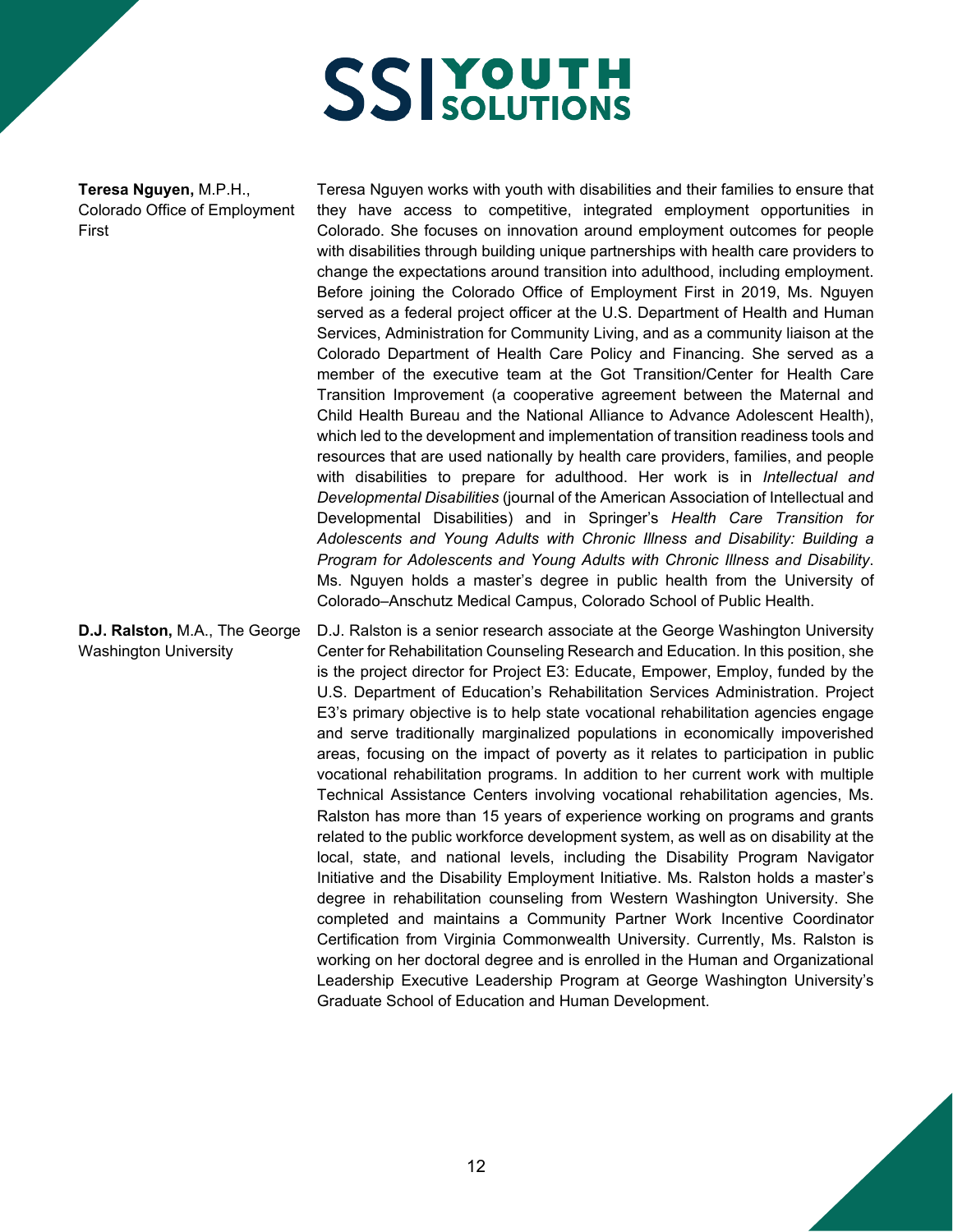**James Smith,** M.A., Vermont Division of Vocational **Rehabilitation** 

**David C. Stapleton,** Ph.D., Tree House Economics, LLC, with contributions from James Smith, LMHC, CRC (authors of "Progressive Education" paper), Vermont Division of Vocational **Rehabilitation** 

James Smith is the budget and policy manager and deputy to the director for the Vermont Division of Vocational Rehabilitation. Mr. Smith oversees the division's operations and policy, as well as several special programs. Among these programs is Linking Learning to Careers, which is a work-based learning experience demonstration for students with disabilities funded by the U.S. Department of Education. Mr. Smith has long been involved in initiatives to support the return to work of Supplemental Security Income recipients and Social Security Disability Insurance beneficiaries; he has led multiple special demonstrations in this area that have used a randomized controlled trial design. These demonstrations include a \$1 for \$2 Benefit Offset Pilot for Social Security Disability Insurance beneficiaries, which implemented an earned income offset for employment above the substantial gainful activity level. The results from the Vermont study, which were published in the *Journal of Rehabilitation,* demonstrated that beneficiaries with a gradual offset were more likely to earn above the substantial gainful activity level. Mr. Smith served on the Adequacy of Incentives Advisory Group for the Social Security Administration's Ticket to Work program in 2004 and is the coauthor of an article that demonstrated a link between benefits counseling and increased earnings for Social Security Disability Insurance beneficiaries. Before joining the Vermont Division of Vocational Rehabilitation, Mr. Smith worked for 10 years in the supported employment area in Vermont and New York City.

M.A., and Tara Howe, M.A., M.S., Security Administration. Over the past 15 years, his focus has been the design David C. Stapleton has conducted disability policy research, primarily on behalf of federal agencies, for the past 28 years. His agency clients include the U.S. Departments of Labor, Health and Human Services, and Education, and the Social and rigorous testing of policy options that would improve employment outcomes for people with disabilities and reduce their reliance on public benefits. He is currently a consultant, operating under Tree House Economics, LLC, in Waterbury, Vermont. Dr. Stapleton is currently the co-principal investigator on two projects: (1) a rigorous test of youth applicant referrals to Job Corps by the Illinois vocational rehabilitation agency and (2) a Health and Human Services–led effort, with Social Security Administration support, to identify and rigorously test interventions that help adults at risk for Supplemental Security Income achieve better employment outcomes. Dr. Stapleton has been involved in various ways in developing the Department of Labor's Retaining Employment and Talent after Injury/Illness Network demonstration grants and the Social Security Administration's planning for its evaluation. He also participates as a consultant in the strategic planning group of Vermont's Division of Vocational Rehabilitation and is a consultant to SourceAmerica in support of its efforts to inform potential changes in the AbilityOne program. He recently co-led an analysis of the experimental National Job Corps study, which found exceptionally positive impacts on earnings and negative impacts on disability benefits for the subgroup of enrollees with medical limitations, possibly because of Job Corps' intensive collaboration with employers. He holds a Ph.D. in economics from the University of Wisconsin, Madison.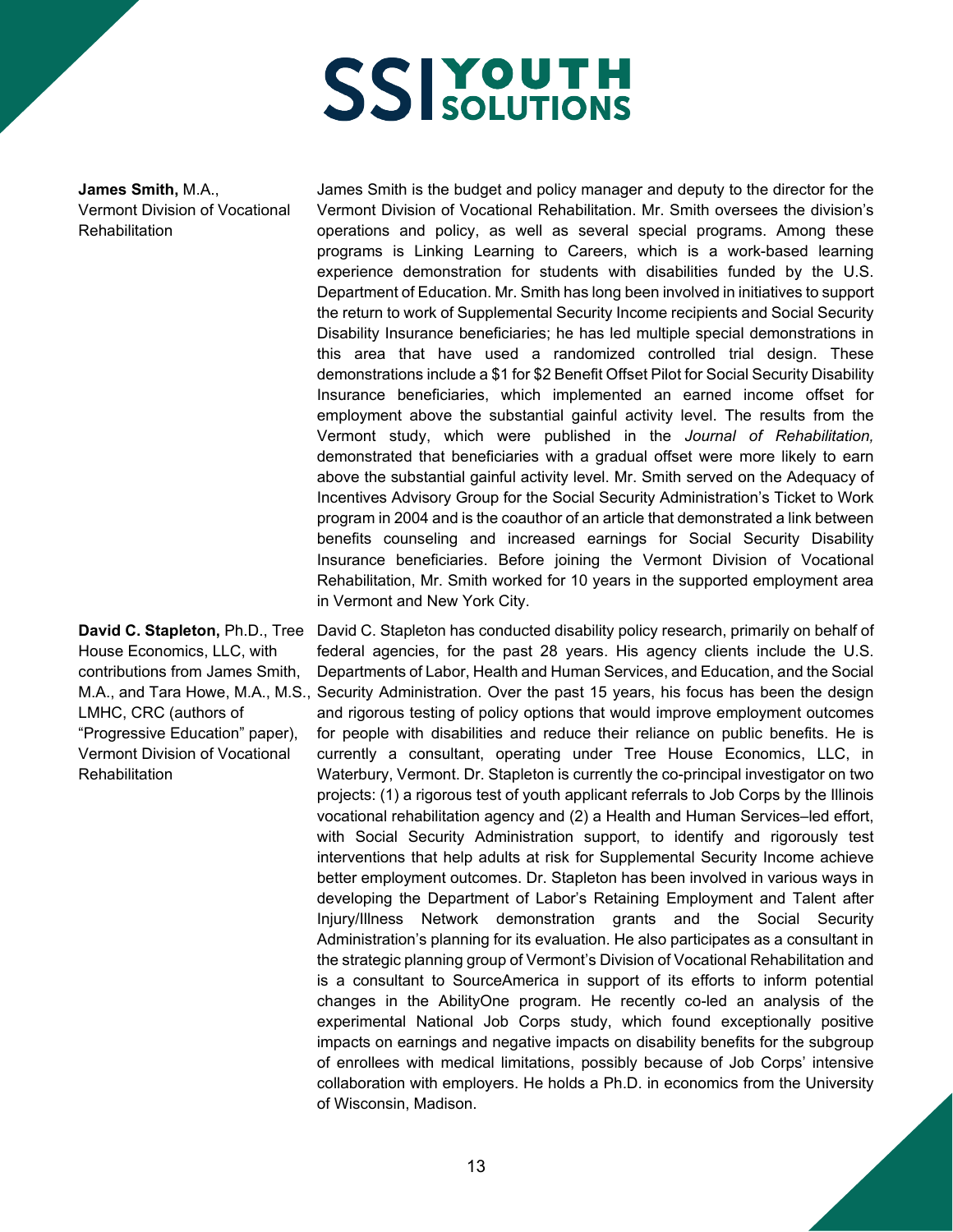**Aryn Taylor,** Ph.D., CRC, Colorado Office of Employment First

Aryn Taylor works on expanding competitive integrated employment opportunities for people with disabilities in Colorado. She is developing sustainability and evaluation plans and programs to monitor Employment First practices and principles in her role as grant writer, analyst, and evaluator at the Colorado Office of Employment First. Before undertaking that work, Dr. Taylor worked in vocational rehabilitation as the training coordinator and as a program specialist and counseling supervisor for the Utah State Office of Rehabilitation. She has a background in direct client services, having previously worked as a substance abuse counselor at a nonprofit agency. Dr. Taylor has also worked in higher education as an instructor at the University of Arizona, where she taught undergraduate and graduate courses on disability rights and on the prevention of substance abuse. Her published work is in the *Journal of Postsecondary Education and Disability, Emerging Trends in the Social and Behavioral Sciences,*  and the *Rehabilitation Professional.* Dr. Taylor holds a Ph.D. from the University of Arizona in rehabilitation counseling and education, with a minor in public health. She is a certified rehabilitation counselor.

**Richard Tulikangas**, M.Ed., Vermont Division of Vocational Rehabilitation

Rich Tulikangas is director of Linking Learning to Careers, a statewide initiative of the Vermont Division of Vocational Rehabilitation to increase career and college readiness for high school students with disabilities. For more than 30 years, Mr. Tulikangas has led numerous programs and organizations with the goal of helping prepare young people for life beyond high school, both in Vermont and nationally. He served as the founding executive director of Linking Learning to Life/Navicate, the work-based learning director for the National Academy Foundation, and consultant and program director for the Vermont Agency of Education; he also served in the governor's office to develop the state's school-to-work plan. Mr. Tulikangas holds a master's of education degree in human and organizational resource development from the University of Vermont and teaches a course at Castleton University on supporting secondary educators with successfully developing and managing high-quality, work-based learning opportunities. He has presented on various topics at numerous state, regional, and national conferences.

#### **Discussants**

**Jeffrey Hemmeter,** Ph.D., Social Jeffrey Hemmeter is the acting deputy associate commissioner in the Office of Security Administration Research, Demonstration, and Employment Support at the Social Security Administration (SSA), where he helps design, conduct, and oversee research, evaluation, and policies related to disability and return to work. Dr. Hemmeter's research focuses on transition-age youth and Supplemental Security Income, and he has worked on several SSA demonstrations, evaluations, and studies, including as SSA's lead on the Promoting Readiness of Minors in SSI evaluation. He holds a Ph.D. in economics from the University of Illinois, Urbana-Champaign.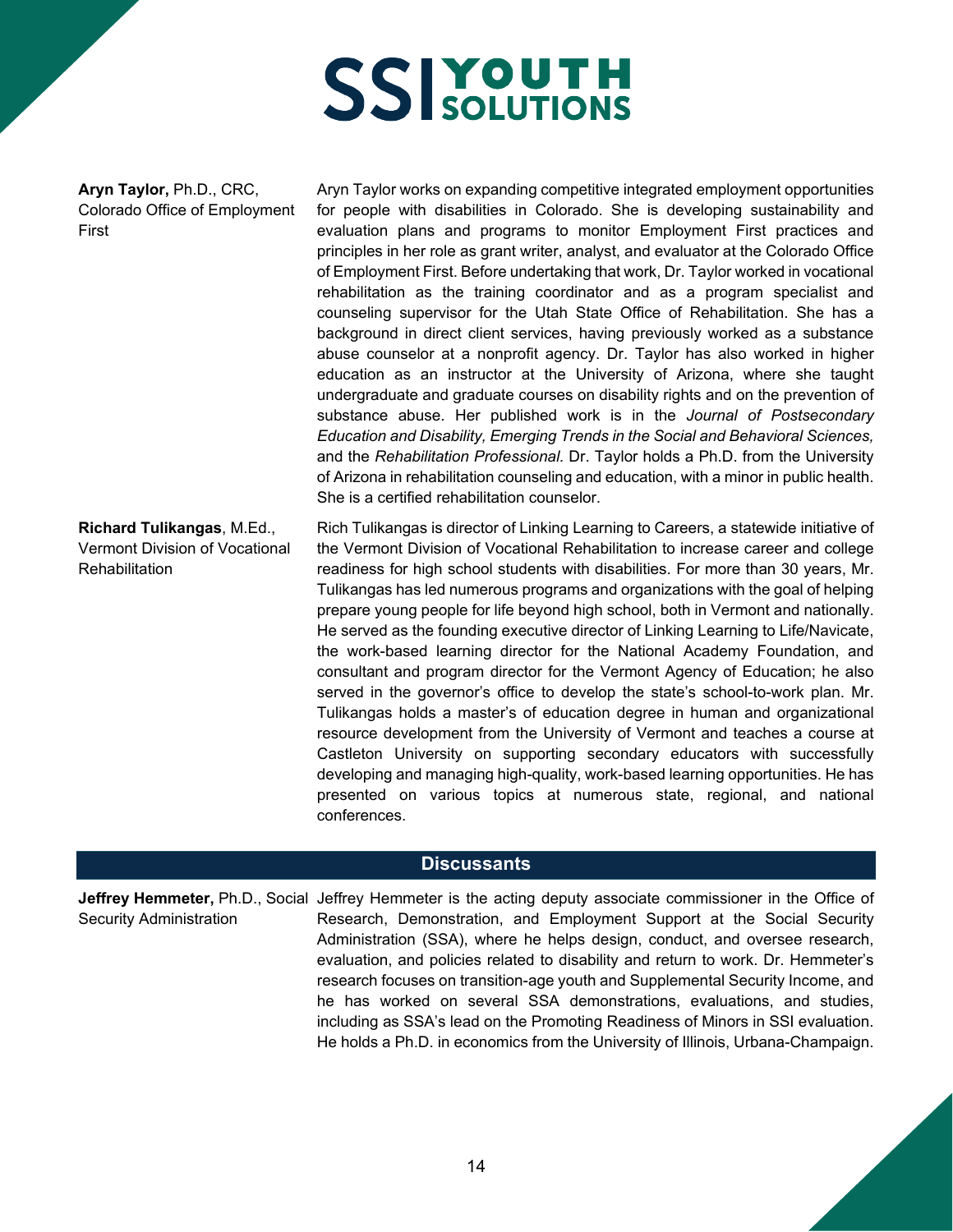**Richard Luecking,** Ed.D., Center for Transition and Career Innovation, University of Maryland

Richard Luecking is co-director of the Center for Transition and Career Innovation and is a research professor at the University of Maryland (UMD). He previously served for 28 years as President of TransCen, Inc., a national nonprofit organization dedicated to improving employment success of people with disabilities. At UMD, he leads research and demonstration projects that feature work-based learning experiences for high school students with disabilities. Dr. Luecking has also served as a policy advisor to the U.S. Department of Labor, Office of Disability Employment Policy, where he helped establish its national Employment First initiative. He consults throughout the United States and internationally on issues related to employment and school-to-work transition for people with disabilities. His research interest is translating knowledge for both policymakers and practitioners.

**Christopher McLaren,** Ph.D., U.S. Department of Labor, Office of Disability Employment Policy Christopher McLaren is a senior economist at the U.S. Department of Labor's Office of Disability Employment Policy. His research focuses on policies aimed at helping newly ill and injured workers remain in the workforce and leveraging public data to identify opportunities to improve employment outcomes for people with disabilities. He manages the programmatic technical assistance for the Retaining Talent after Injury/Illness Network demonstration projects and the stay-atwork/return-to-work component of the State Exchange on Employment and Disability initiative. Before his work at ODEP, Dr. McLaren led the workers compensation and disability policy research at the National Academy of Social Insurance. He holds a Ph.D. in policy analysis from the Pardee RAND Graduate School and a master's degree in economics from San Diego State University.

**David Rosenblum,** M.A., U.S. Department of Labor, Office of Disability Employment Policy

David Rosenblum is a senior economist with the Research and Evaluation Team at the U.S. Department of Labor (DOL), Office of Disability Employment Policy, where he engages in statistical and economic analysis and has overseen the Retaining Talent after Injury/Illness Network efforts, the Disability Employment Initiative evaluations, and the Survey of Employer Policies on the Employment of People with Disabilities. Before joining DOL, Mr. Rosenblum worked for the Social Security Administration on disability insurance issues. He holds degrees in economics from Williams College and Cornell University.

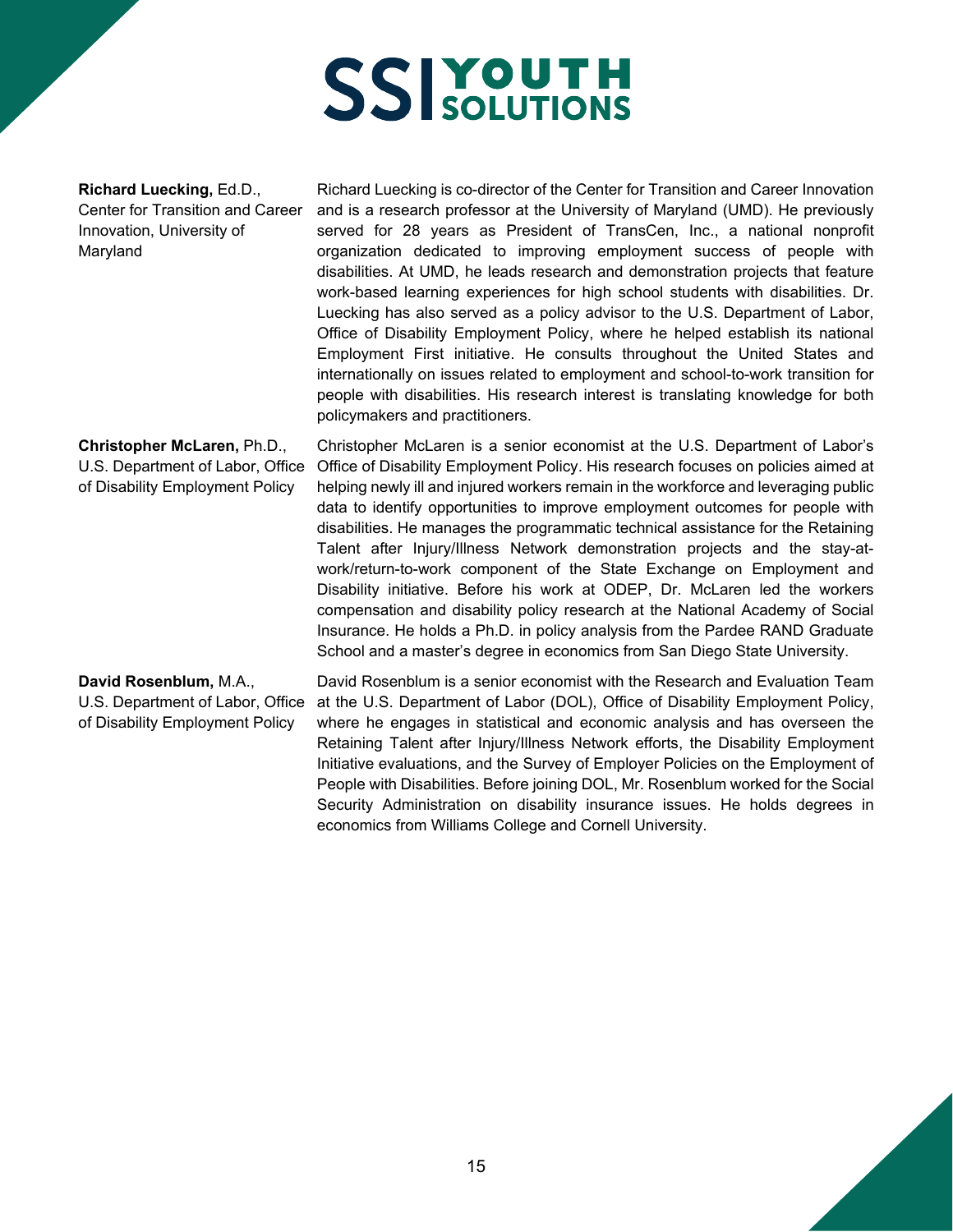**Paul Wehman,** Ph.D., Virginia Commonwealth **University** 

Paul Wehman has been a tenured faculty member with Virginia Commonwealth University (VCU) since 1980. Originally with the VCU School of Education (SOE), he moved to a joint appointment with SOE and the School of Physical Medicine and Rehabilitation and has now returned to an exclusive faculty appointment with SOE. His highly interdisciplinary background and pioneering work in the beginning of supported employment has facilitated millions of people with neurodevelopmental disabilities, brain injury, and spinal cord injury in countries all over the world to gain and retain competitive employment. As director of the Rehabilitation Research and Training Center and director of the VCU Autism Center for Excellence, he has written extensively on issues related to transition from school to adulthood and special education as it relates to young adulthood and employment and is founding editor-in-chief of the *Journal of Vocational Rehabilitation.* Dr. Wehman has been the recipient of numerous awards, most recently the 2018 VCU Distinguished Scholarship Award and the 2017 Leader of the Year Award from the Virginia Division of Career Development and Transition. He has been the principal investigator on more than \$80 million worth of federal grants since joining VCU.

#### **U.S. Department of Labor's Office of Disability and Employment Policy Staff**

#### **Kirk Lew,** M.P.L.,

U.S. Department of Labor, Office of Disability Employment Policy

Kirk A. Lew is the supervisor for the U.S. Department of Labor's Office of Disability Employment Policy's (ODEP) Youth Policy Development team. Mr. Lew currently oversees more than \$10 million in investments intended to research, evaluate, implement, and test initiatives that will improve the employment outcomes for youth and young adults with disabilities. He currently leads five policy advisors with concentrations in workforce development, career pathways, youth, and family engagement, education, and systems coordination. He participates in several workforce-related policy initiatives that involve key federal partners and national organizations such as the Federal Partners in Transition working group. Before coming to ODEP, Mr. Lew provided case management, job coaching, and mentoring services to New Jersey-based youth and adults transitioning from education and training programs to competitive integrated employment settings. He has worked with various youth populations since starting his professional career as a residential counselor at New Jersey's Edison Job Corps center. He has also managed a supported employment vendor, created several school transition-related programs, and transitioned young adults out of foster care services. Mr. Lew served as a policy advisor for New Jersey's State Workforce Development Board, concentrating on policy development and system collaboration around employment topics on youth, disability, and adult literacy.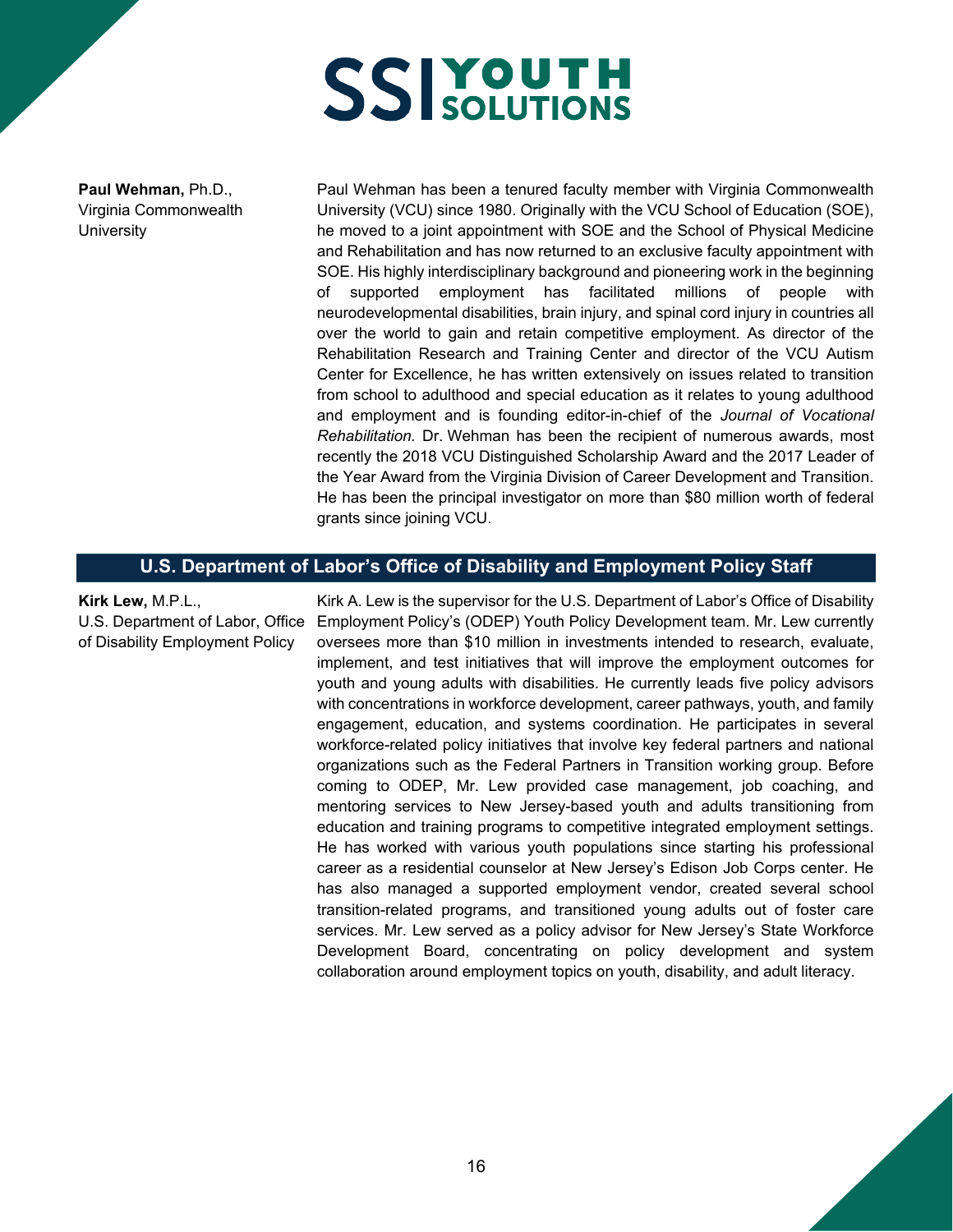**Jennifer Sheehy,** M.B.A, U.S. Department of Labor, Office of Disability Employment Policy

**John Tambornino,** Ph.D., U.S. Department of Labor, Office of Disability Employment Policy

Jennifer Sheehy is the acting agency head and deputy assistant secretary at the U.S. Department of Labor's Office of Disability Employment Policy. Previously, Ms. Sheehy held many roles at the U.S. Department of Education, including acting director of the National Institute on Disability and Rehabilitation Research, acting deputy commissioner of the Rehabilitation Services Administration, and special assistant to the assistant secretary of the Office of Special Education and Rehabilitative Services. Ms. Sheehy came to the education field from the Presidential Task Force on Employment of Adults with Disabilities, where she was senior policy advisor and served a detail as associate director in the White House Domestic Policy Council. Before the task force, Ms. Sheehy was vice president of the National Organization on Disability and director of its CEO Council. She has worked for Marriott, Sheraton, and Anheuser-Busch, receiving civic and leadership honors. She holds a B.A. from Cornell University and an M.B.A. from Georgetown University.

John Tambornino is senior advisor to the assistant secretary for Disability Employment Policy in the U.S. Department of Labor, providing strategic advice on cross-cutting research, evaluation, policy, and interagency issues. Previously he was senior advisor at the White House Office of Management and Budget, leading efforts to promote evidence-based policymaking across government. Before this, he was director of economic support for families in the Office of the Assistant Secretary for Planning and Evaluation (ASPE)/U.S. Department of Health and Human Services (HHS), senior advisor to Congressman Jim McDermott (D-WA) on the House Ways and Means Committee, and in senior analyst positions in ASPE, HHS' Administration for Children and Families, and the Social Security Administration, covering a breadth of poverty, disability, safety net, health care, financial services, and community development issues. He began his federal career as a Presidential Management Fellow at Food and Nutrition Services within the U.S. Department of Agriculture. Dr. Tambornino has served on the faculty at Brown University, Johns Hopkins University, New York University, and Western Washington University. He holds a B.A., Phi Beta Kappa, in philosophy from Macalester College and a Ph.D. in political science from Johns Hopkins University and is an elected member of the National Academy of Social Insurance.

#### **Mathematica Staff**

Amal Harrati is a researcher at Mathematica who focuses on disability policy and the health and well-being of people with disabilities. In addition to the SSI Youth Solutions project, Dr. Harrati works on the impact evaluation for the Promoting Readiness of Minors in SSI demonstration and leads two other projects in Mathematica's disability area funded by the Social Security Administration and the National Institute on Disability, Independent Living, and Rehabilitation Research. Dr. Harrati holds a Ph.D. in demography from the University of California, Berkeley. Before joining Mathematica, she was a faculty member at the Stanford University School of Medicine.

**Amal Harrati,** Ph.D., **Mathematica**